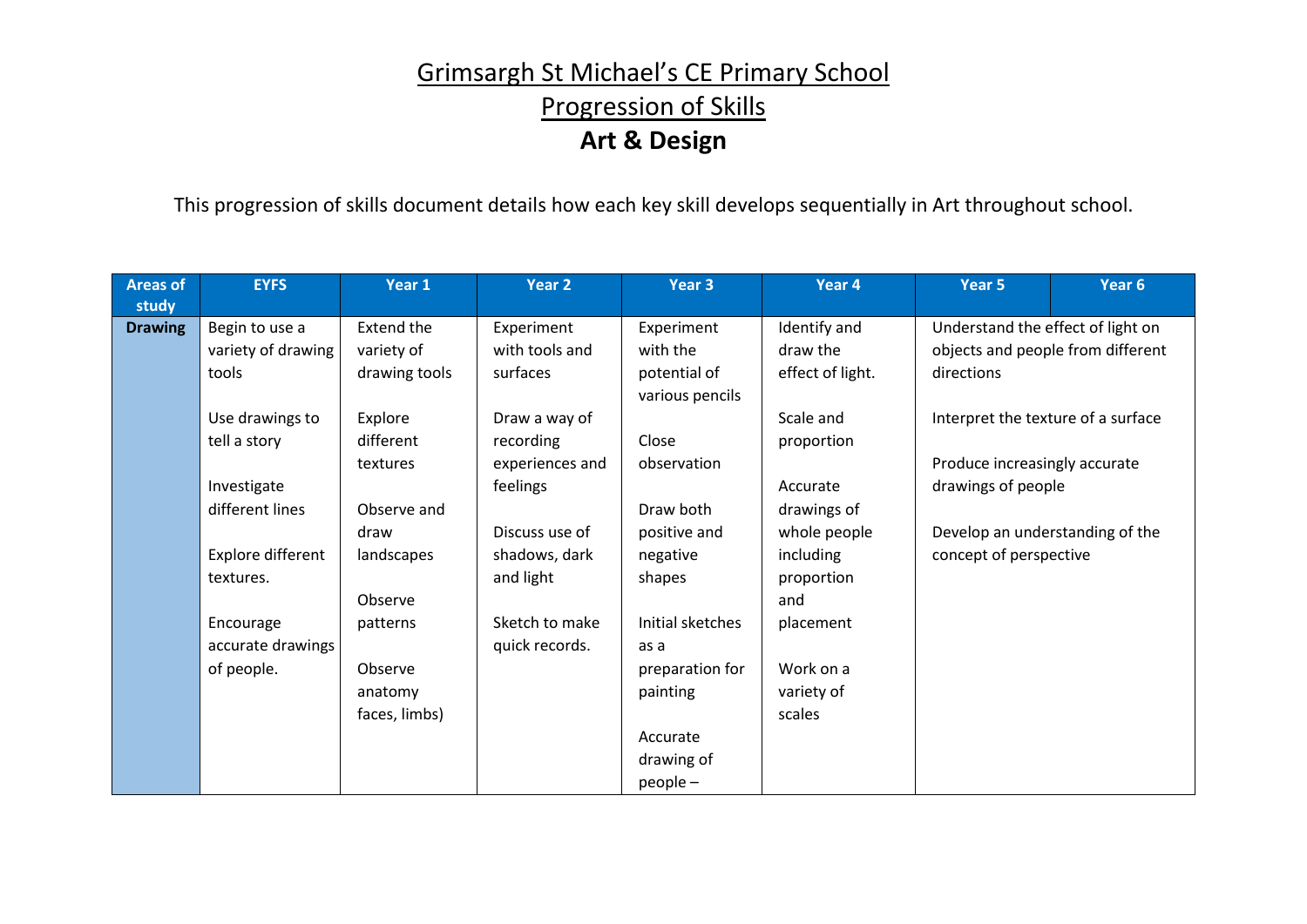## Progression of Skills

|                |                 |                        |                              | particularly<br>faces. | Computer<br>generated<br>drawings. |                                      |               |
|----------------|-----------------|------------------------|------------------------------|------------------------|------------------------------------|--------------------------------------|---------------|
|                |                 |                        |                              |                        |                                    |                                      |               |
| <b>Colour</b>  | Experiment      | Name all the           | Begin to                     | Colour mix and         | Colour mixing                      | Use hue, tint, tone, shade and       |               |
|                | with and use    | colours                | describe                     | make colour            | and matching                       | mood                                 |               |
|                | primary colours |                        | colours by                   | wheels                 | using tint, tone                   |                                      |               |
|                |                 | Mixing colours         | objects                      |                        | and shade                          | Explore the use of texture in colour |               |
|                | Naming colours  |                        |                              | Use different          |                                    |                                      |               |
|                | Mixing colours  | Find<br>collections of | Make as many<br>tones of one | types of brush         | Observe colours                    | Use colour for purposes              |               |
|                |                 | colours                | colour as                    | Apply colour           | Choose and use                     | Use colour to express feelings.      |               |
|                | Learn the       |                        | possible.                    | using dotting,         | suitable                           |                                      |               |
|                | names of        | Apply colour           |                              | scratching and         | equipment for                      |                                      |               |
|                | different tools | with a range           | Darken colours               | splashing.             | the task                           |                                      |               |
|                | that bring      | of tools.              | without using                |                        |                                    |                                      |               |
|                | colour          |                        | black                        |                        | Use colour to                      |                                      |               |
|                |                 |                        |                              |                        | reflect mood                       |                                      |               |
|                | Use a range of  |                        | Use colour on a              |                        |                                    |                                      |               |
|                | tools to make   |                        | large scale.                 |                        |                                    |                                      |               |
|                | coloured marks  |                        |                              |                        |                                    |                                      |               |
|                | on paper        |                        |                              |                        |                                    |                                      |               |
| <b>Texture</b> | Handle,         | Weave                  | Overlap and                  | Use smaller            | Use a wider                        | Use stories,                         | Develop       |
|                | manipulate and  | Collage                | overlay to                   | eyed needles           | variety of                         | music and                            | experience in |
|                |                 |                        | create effects               |                        | stitches                           |                                      | embellishing  |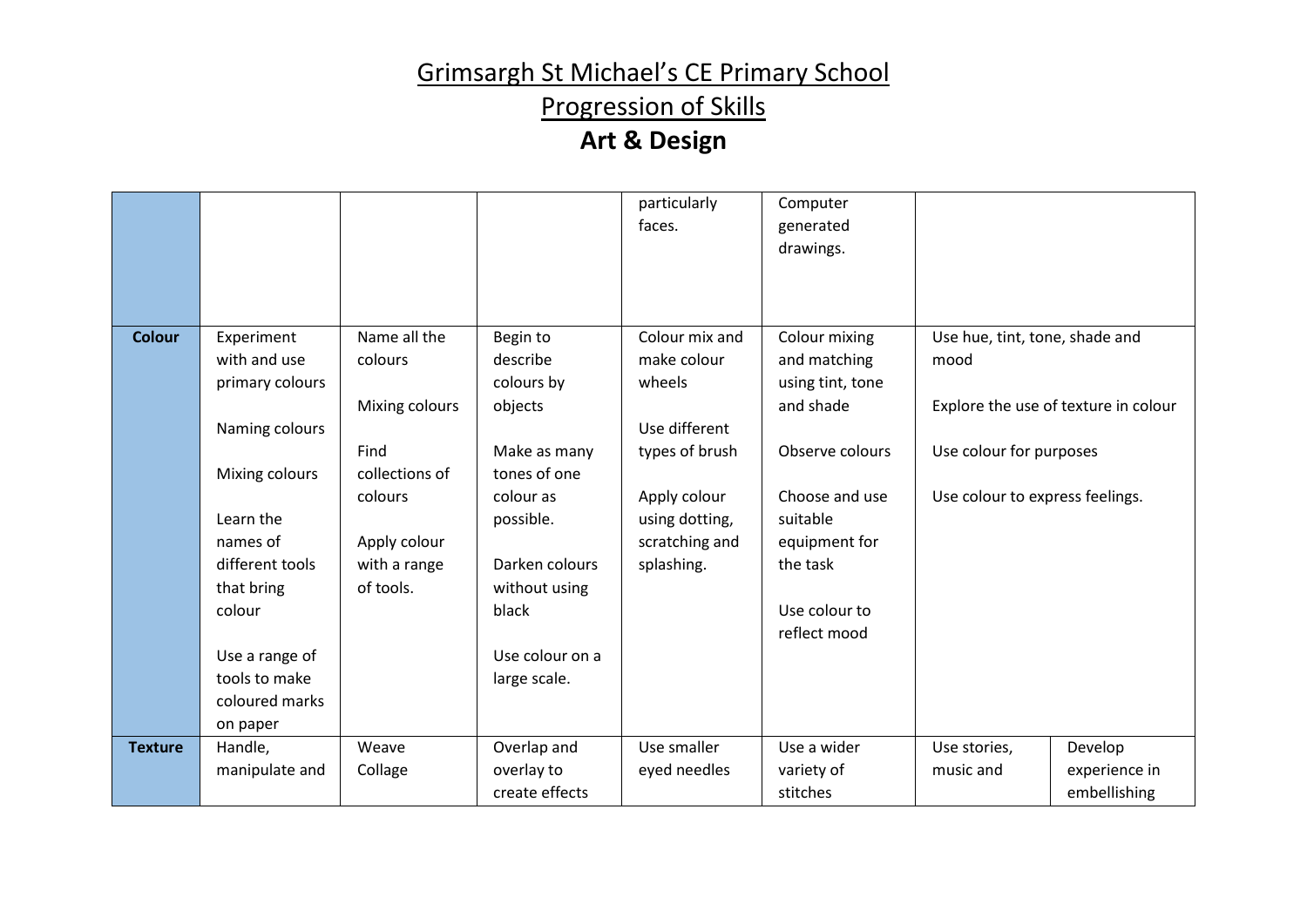## Progression of Skills

|                  | enjoy using  | Sort according  | Use large-eyed   | and finer     | Observe and       | poems as                         | Apply                               |
|------------------|--------------|-----------------|------------------|---------------|-------------------|----------------------------------|-------------------------------------|
|                  | materials.   | to specific     | $needles -$      | threads       | design of         | stimuli                          | knowledge of                        |
|                  |              | qualities       | running stitch   |               | textural art      |                                  | different                           |
|                  |              |                 |                  | Tie-dying and |                   | Select and use                   | techniques to                       |
|                  |              | Investigate     | Simple applique  | batik.        | Experiment with   | materials                        | express feelings                    |
|                  |              | how textiles    | work             |               | creating mood,    |                                  |                                     |
|                  |              | create things.  |                  |               | feeling and       | Embellish                        | Work                                |
|                  |              |                 | Start to explore |               | movement          | work                             | collaboratively                     |
|                  |              |                 | other simple     |               |                   |                                  | on a larger                         |
|                  |              |                 | stitches         |               | Compare           | Make fabrics                     | scale.                              |
|                  |              |                 |                  |               | different fabrics |                                  |                                     |
|                  |              |                 | Collage          |               |                   | Investigate                      |                                     |
|                  |              |                 |                  |               |                   | artists using                    |                                     |
|                  |              |                 |                  |               |                   | textiles                         |                                     |
|                  |              |                 |                  |               |                   |                                  |                                     |
|                  | Handling,    | Use materials   | Have an          | Plan and      | Further plan and  |                                  | Plan and develop own ideas using    |
| Form/            | feeling,     | to make         | awareness of     | develop       | develop           |                                  | a range of stimuli - observation or |
| <b>Sculpture</b> | enjoying and | known objects   | natural and      |               |                   | imagination                      |                                     |
|                  | manipulating | for a purpose   | man-made         | Develop       | Experience        |                                  |                                     |
|                  | materials    |                 | forms            | understanding | surface           | Shape, form, model and join      |                                     |
|                  |              | Carve           |                  | of different  | pattern/texture   |                                  |                                     |
|                  | Construct,   |                 | Express          | adhesives and |                   | Use properties of media          |                                     |
|                  | build and    | Pinch and roll  | personal         | methods of    | Discuss own       |                                  |                                     |
|                  | destroy      | coils and slabs | experiences      | construction  | work and work     | Discuss ad evaluate own work and |                                     |
|                  |              | using a         | and ideas        |               | of other          | that of other sculptors.         |                                     |
|                  | Shape and    | modelling       |                  | Understand    | sculptors         |                                  |                                     |
|                  | model        | media           |                  | aesthetics    |                   |                                  |                                     |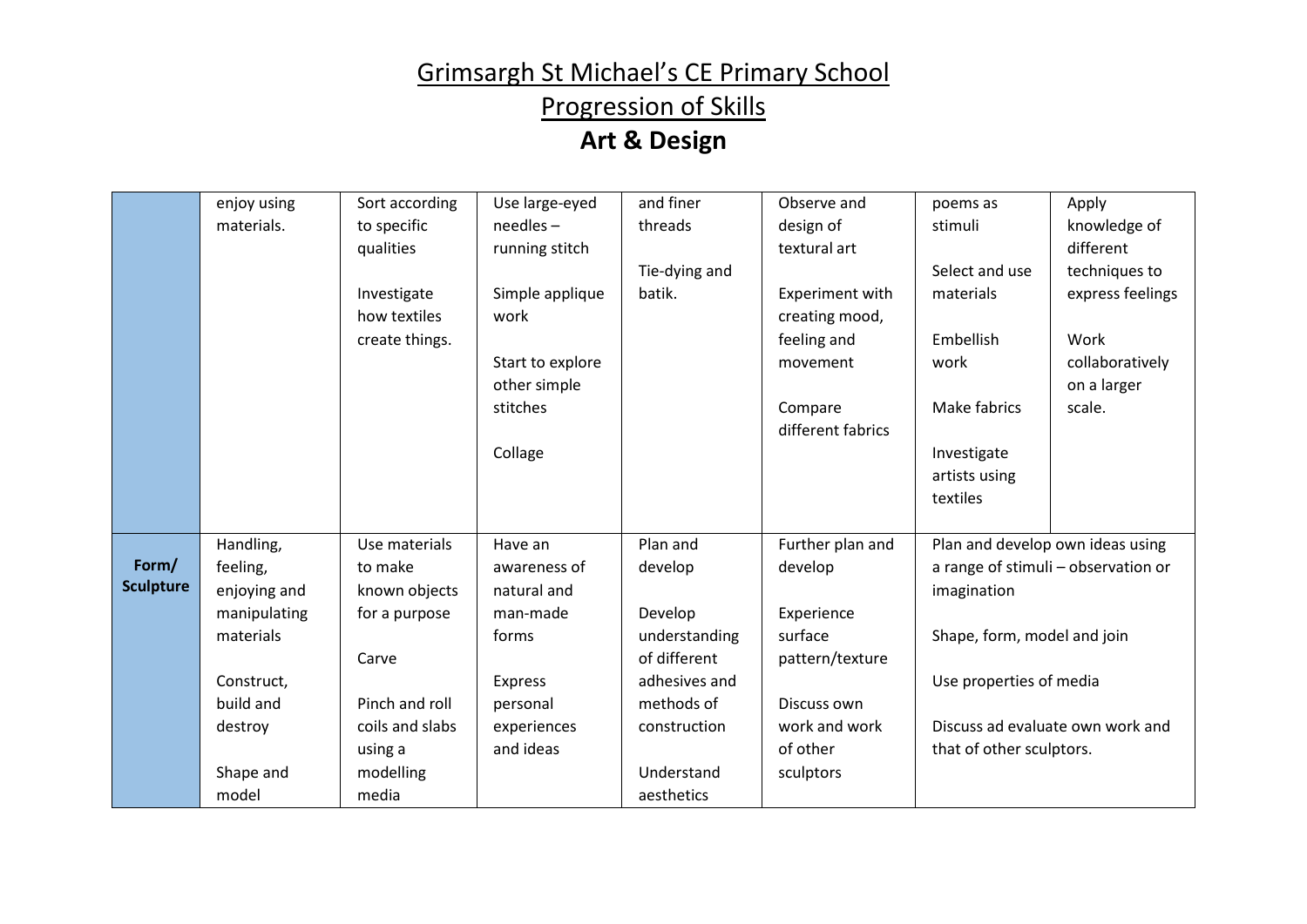## Progression of Skills

|                 |                  | Make simple     | Shape and form   |                   | Analyse and        |                |                   |
|-----------------|------------------|-----------------|------------------|-------------------|--------------------|----------------|-------------------|
|                 |                  | joins.          | from direct      |                   | interpret natural  |                |                   |
|                 |                  |                 | observation      |                   | and manmade        |                |                   |
|                 |                  |                 | (malleable and   |                   | forms of           |                |                   |
|                 |                  |                 | rigid materials) |                   | construction       |                |                   |
|                 |                  |                 |                  |                   |                    |                |                   |
|                 |                  |                 | Use decorative   |                   |                    |                |                   |
|                 |                  |                 | techniques       |                   |                    |                |                   |
|                 |                  |                 |                  |                   |                    |                |                   |
|                 |                  |                 | Replicate        |                   |                    |                |                   |
|                 |                  |                 | patterns and     |                   |                    |                |                   |
|                 |                  |                 | textures in a 3- |                   |                    |                |                   |
|                 |                  |                 | D form           |                   |                    |                |                   |
|                 |                  |                 |                  |                   |                    |                |                   |
|                 |                  |                 | Investigate      |                   |                    |                |                   |
|                 |                  |                 | work of other    |                   |                    |                |                   |
|                 |                  |                 | sculptors.       |                   |                    |                |                   |
| <b>Printing</b> | Create rubbings  | Create patterns | Print with a     | Use relief and    | Use sketchbook for | Combine prints | Build up drawings |
|                 |                  |                 | growing range of | impressed         | recording          |                | and images of     |
|                 | Print with a     | Develop         | objects          | printing          | textures/patterns  | Design prints  | whole or parts of |
|                 | variety of       | impressed       |                  |                   |                    |                | items using       |
|                 | objects          | images          | Identify the     | Record            | Interpret          | Make           | various           |
|                 |                  |                 | different forms  | textures/patterns | environmental and  | connections    | techniques        |
|                 | Print with block | Relief printing | printing takes   |                   | manmade patterns   |                |                   |
|                 | colours          |                 |                  | Monoprint         |                    | Discuss and    | Screen printing   |
|                 |                  |                 |                  |                   | Modify and adapt   | evaluate own   |                   |
|                 |                  |                 |                  |                   | print              |                |                   |